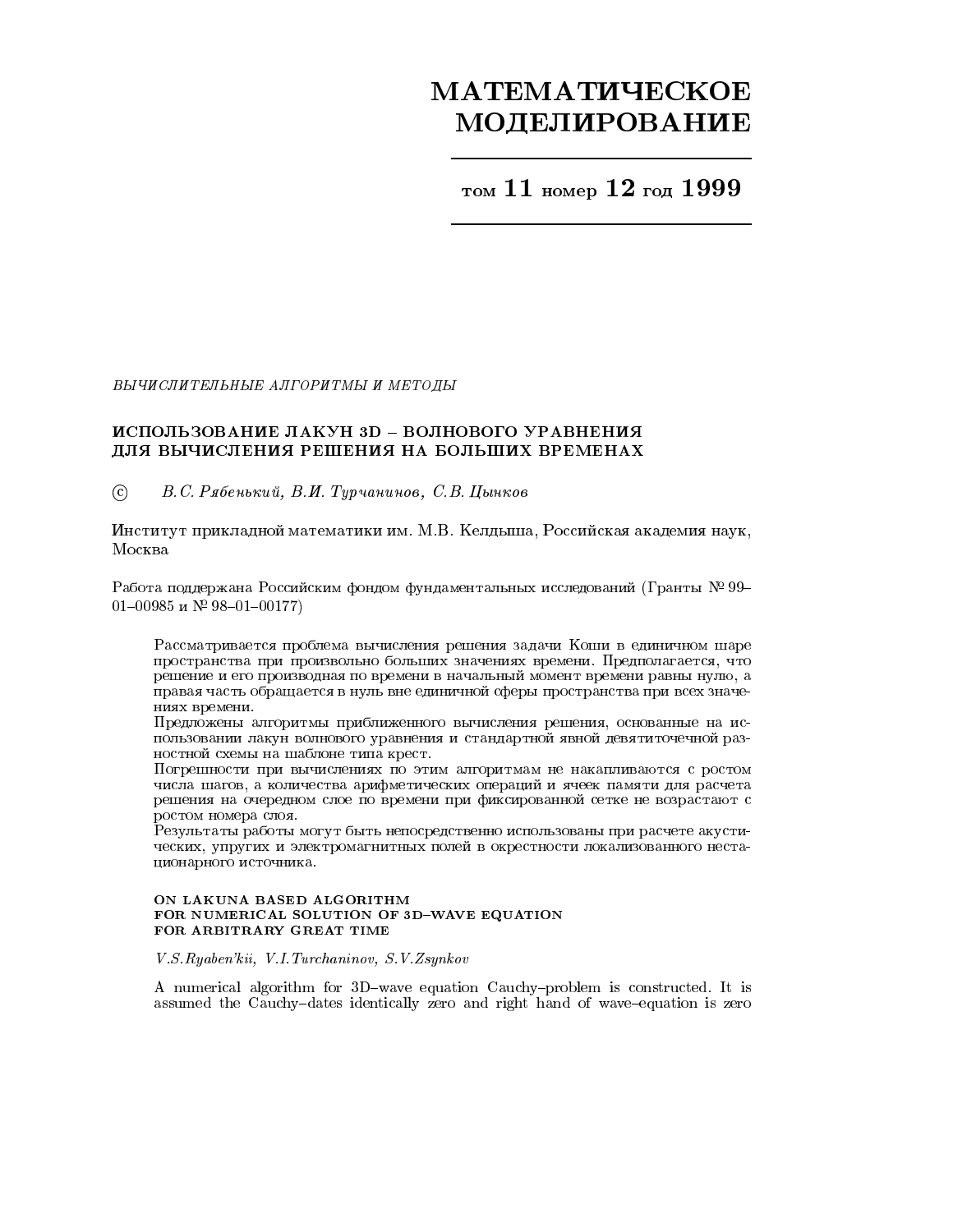outside of unit sphere. The domain to compute is bounded and fixed. The algorithm provides the solution during arbitrary long time with prestabileshed arbitrary exactness. The computer expenditures for one time-step progress are independet on time-step number and can't be decreased essentially.

The lacuna of 3D– wave equation is used.

The results can be used for calculations of acoustic, elastic and electromagnetic fields around local nonstationary sources.

#### . <u>www.communications.</u>

Существует много физических нестационарных процессов, уравнения которых во всем пространстве или вне некоторой ограниченной его части совпадают с однородным волновым уравнением или сводятся к этому уравнению. Первым кругом примеров данных задач являются задачи о расчете акустических, упругих и электромагнитных полей в окрестности локализованного нестационарного источника. Другой класс примеров доставляют задачи дифракции волн на ограниченных телах и задачи трехмерного нестационарного потенциального обтекания тел газом.

Результаты этой работы могут быть непостредственно использованы для численного решения задач из первого названного круга примеров. По-видимому, результаты могут быть использованы также для построения искусственных граничных условий, заменяющих волновое уравнение вне расчетной подобласти в случае задач из второго круга примеров.

Мы будем рассматривать проблему вычисления решения  $u(\bar{x}, t)$ ,  $\bar{x} =$  $=(x_1, x_2, x_3)$  задачи Коши для волнового уравнения

$$
\frac{\partial^2 u}{\partial t^2} - \left(\frac{\partial^2 u}{\partial x_1^2} + \frac{\partial^2 u}{\partial x_2^2} + \frac{\partial^2 u}{\partial x_3^2}\right) = f(\bar{x}, t), \quad t \ge 0,
$$
\n(1.1)

$$
u \mid_{t=0} = \frac{\partial u}{\partial t} \bigg|_{t=0} = 0 \tag{1.2}
$$

для  $\bar x = (x_1,x_2,x_3),$  принадлежащих сфере  $S_1: \quad x_1^2 + x_2^2 + x_3^2 \leq 1,$  или  $\bar x \in S_1,$  и сколь угодно больших t. Относительно  $f(\bar{x}, t)$ , будем предполагать, что это достаточно гладкая по всем своим четырем аргументам во всем пространстве  $(\bar{x}, t)$  функция, обращающаяся в нуль вне некоторой области Q точек  $(\bar{x}, t)$ , координаты которых удовлетворяют неравенствам

$$
x_1^2+x_2^2+x_3^2\leq 1,\qquad t>0,
$$

то есть

$$
\operatorname{supp} f(\bar{x}, t) = Q. \tag{1.3}
$$

Мы построим эффективные алгоритмы численного решения этой проблемы, использующие простейшую девятиточечную разностную схему "крест" (см. например [1]), аппроксимирующую задачу  $(1.2)$ ,  $(1.2)$  на гладких решениях со вторым порядком относительно шага h сетки по пространству. Эта схема строится на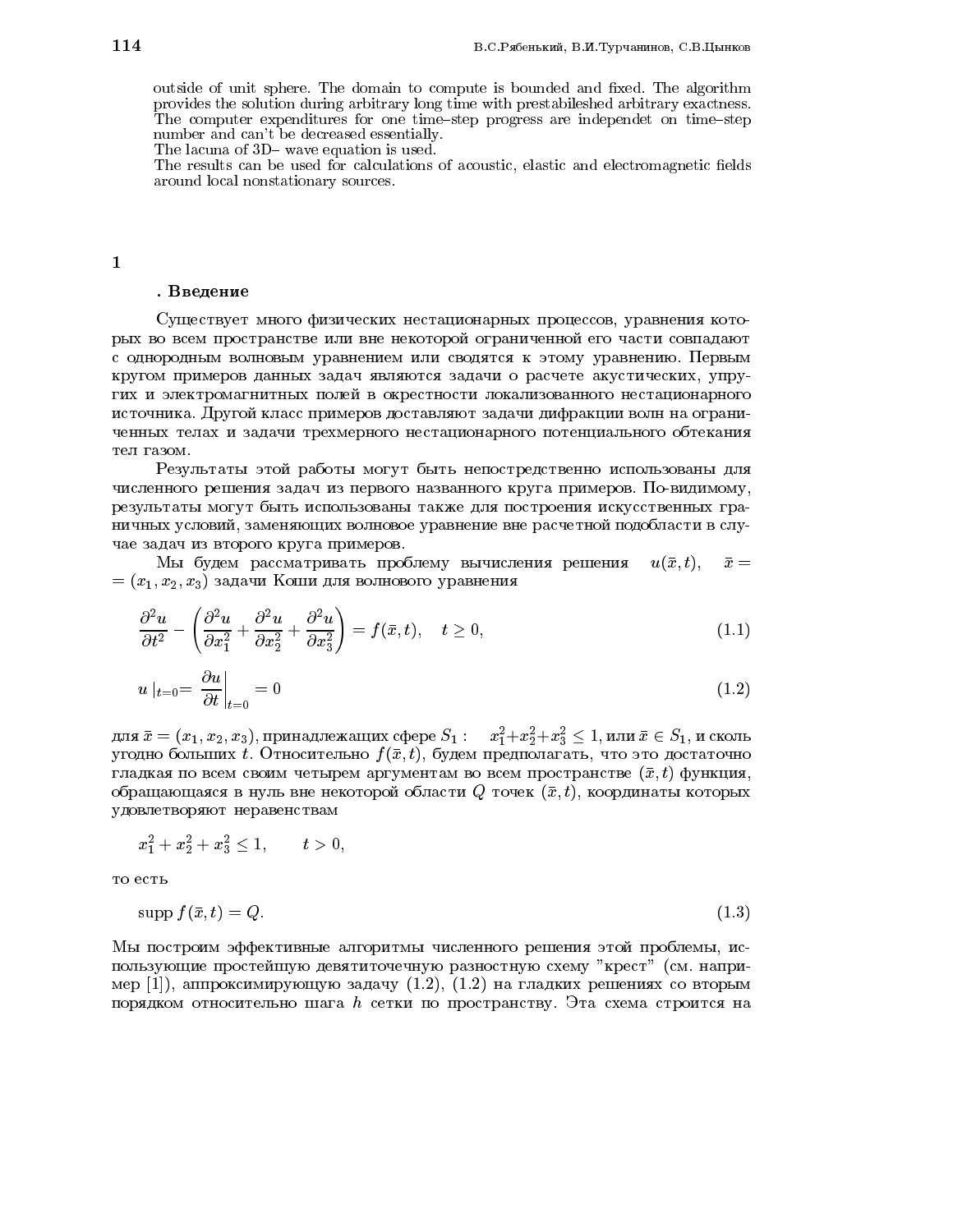cerke  $m = (m_1 h, m_2 h, m_3 h, m_4 \tau),$  $m_1, m_2, m_3, m_4$  – целые. Уравнение (1.1) заменяется в точке т сетки разностным уравнением

$$
\sum_{n \in N_m} a_{mn} u_n = f_m,\tag{1.4}
$$

связывающим значения  $u_n$  в следующих девяти точках сетки, образующих шаблон  $N_m$  (индексы 0,1,...,8 при *n* суть номера точек  $n \in N_m$  шаблона):

$$
n^{j} = (m_{1}h, m_{2}h, m_{3}h, (m_{4} - j)\tau), \quad j = 0, 1, 2,
$$
  
\n
$$
n^{3,4} = ((m_{1} \pm 1)h, m_{2}h, m_{3}h, (m_{4} - 1)\tau),
$$
  
\n
$$
n^{5,6} = (m_{1}h, (m_{2} \pm 1)h, m_{3}h, (m_{4} - 1)\tau),
$$
  
\n
$$
n^{7,8} = (m_{1}h, m_{2}h, (m_{3} \pm 1)h, (m_{4} - 1)\tau).
$$
\n(1.5)

Здесь  $a_{mn}$  и  $f_m$  определены формулами

$$
a_{mn} = \begin{cases} 1, & \text{ecли} \quad n = n^0 \quad \text{или} \quad n^2, \\ -r^2, & \text{ecnu} \quad n = n^3, n^4, n^5, n^6, n^7, n^8, \\ -2 + 6r^2, & \text{ecnu} \quad n = n^1, \end{cases}
$$
(1.6)

$$
f_m = \tau^2 f(m_1 h, m_2 h, m_3 h, (m_4 - 1)\tau), \tag{1.7}
$$

где

$$
r = \tau / h \le \sqrt{3}/3. \tag{1.8}
$$

Начальные условия (1.2) заменяем условиями

$$
u_{n_1,n_2,n_3}^p = 0, \qquad p = n_4 = 0, 1. \tag{1.9}
$$

Известно, что при достаточно гладкой по всем аргументам функции  $f(\bar{x}, t)$  решение разностной задачи  $u_n \equiv u_{(n_1,n_2,n_3,n_4)} \equiv u_{n_1,n_2,n_3}^p$ , где  $p = n_4$ , сходится к решению  $u(\bar{x},t)$  задачи  $(1.1)$ ,  $(1.2)$ , причем выполняется оценка

$$
\max_{n_1, n_2, n_3, p} |u(n_1h, n_2h, n_3h, p\tau) - u_{n_1, n_2, n_3}^p| \leq C |f|_{k, T} h^2 \qquad p\tau < T. \tag{1.10}
$$

Здесь  $C = C(T)$  – постоянная,  $k$  – достаточно большое натуральное число, а  $\mid f\mid_{k,T}$  – сумма максимумов модулей производных до порядка  $k$  функции  $f(\bar{x},t)$  при  $t \leq T$ . Таким образом, формально схема  $(1.4)$ - $(1.9)$  в силу оценки  $(1.10)$  позволяет вычислять решение  $u(\bar{x}, t)$  задачи  $(1.1)$ ,  $(1.2)$  сколь угодно долго.

Однако имеются следующие два препятствия. В процессе счета по схеме  $(1.4)-(1.9)$  количество точек сетки, значения в которых вовлечены в расчет на  $p$ -м слое, возрастает как  $(2/h + p)^3$ , так что при  $p \approx t/\tau$  и  $\tau = rh$ ,  $r = \sqrt{3}/3$ это количество по порядку совпадает с  $(t/h)^3$ . Таким образом, объем памяти и вычистельной работы быстро возрастают с ростом  $t$ , до которого должен быть доведен расчет. В этом состоит первое препятствие для расчета на больших временах t. Во-вторых, оценка (1.10) не гарантирует от накопления погрешности с ростом t и соответствующего числа шагов.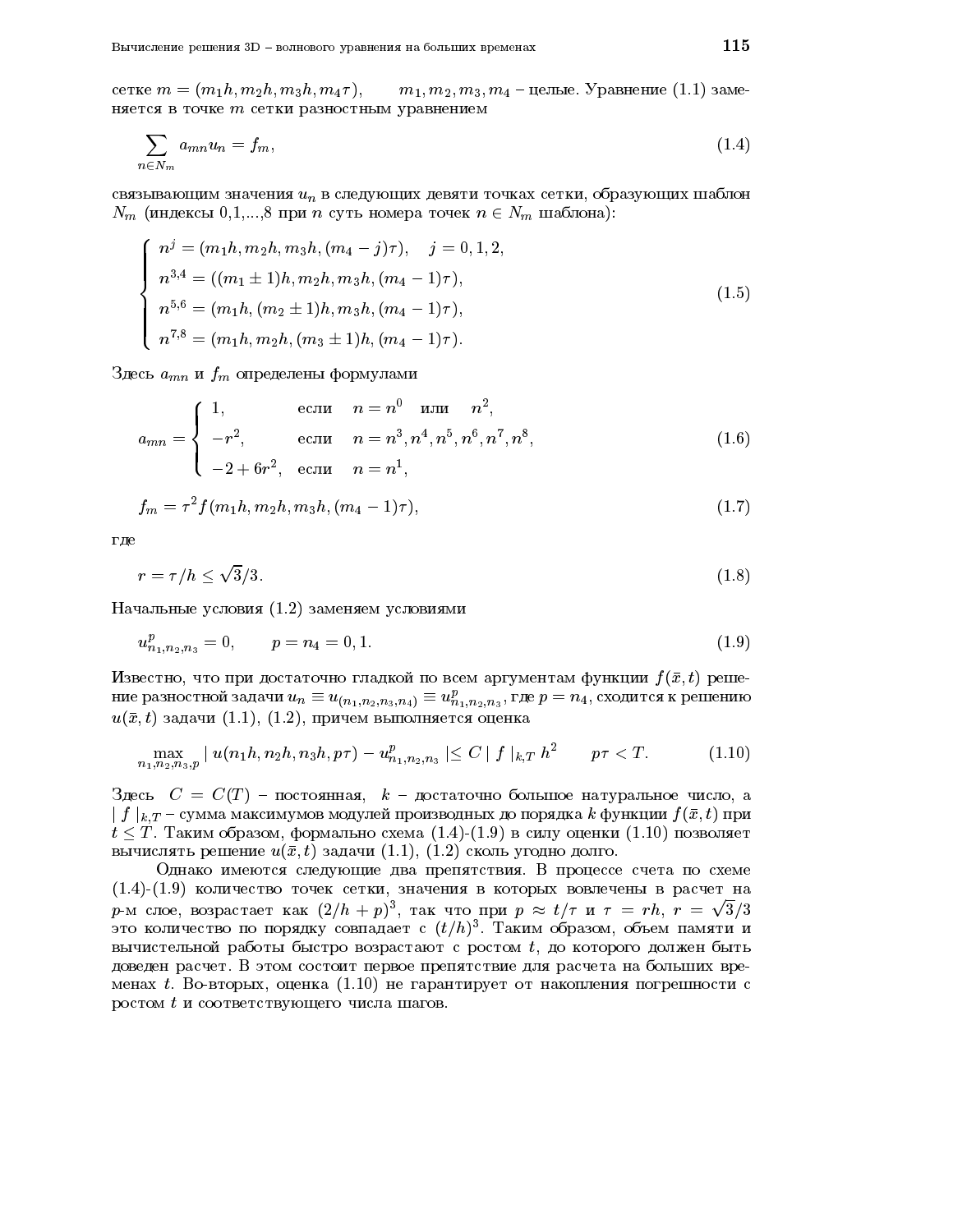Мы предложим три варианта усовершенствования простейшей разностной схемы  $(2.4)$ , основанных на учете специфики задачи  $(1.1)$ ,  $(1.2)$ . В каждом из предлагаемых алгоритмов гарантировано ненакопление погрешности расчета при увеличении номера слоя. Число арифметических операций и необходимое число ячеек памяти при фиксированных  $h$  и  $\tau$  для перехода на следующий слой тоже остаются ограниченными независимо от слоя.

Число арифметических операций для перехода на следующий слой при измельчении сетки во всех этих алгоритмах имеет порядок  $O(N)$ , где N- число точек одного слоя сетки, попадающих в сферу  $x_1^2 + x_2^2 + x_3^2 \le 1$ . Очевидно, этот порядок нельзя улучшить за счет выбора разностного алгоритма.

Количество ячеек памяти во всех вариантах имеет порядок  $O(N)$ , т.е. не превосходит числа  $C \cdot N$ , где C некоторая константа, зависящая от варианта.

Все три названные варианта усовершенствования первоначальной схемы  $(1.4), (1.7), (1.9)$  для вычисления решения  $u(\bar{x}, t)$  задачи  $(1.3)$  для  $\bar{x} \in S_1$  при любых  $t$  опираются на свойство 3D-волнового уравнения (1.1) иметь лакуны.

# $\bf 2$

## . Лакуны волнового уравнения

Рассмотрим задачу Коши для волнового уравнения в трехмерном пространстве

$$
\frac{\partial^2 v}{\partial t_1^2} - \left(\frac{\partial^2 v}{\partial x_1^2} + \frac{\partial^2 v}{\partial x_2^2} + \frac{\partial^2 v}{\partial x_3^2}\right) = \varphi(\bar{x}, t), \quad t > 0,
$$
\n(2.1)

$$
v \mid_{t=0} = 0, \quad \left. \frac{\partial v}{\partial t} \right|_{t=0} = 0. \tag{2.2}
$$

Будем предполагать, что  $\varphi(\bar{x},t)$  достаточно гладкая по всем своим четырем аргументам функция, обращающаяся в нуль при  $t < 0$ . Решение  $v(\bar{x}, t)$  задачи (2.1),  $(2.2)$  записывается формулой Кирхгофа (см., например, [2])

$$
v(\bar{x},t) = \frac{1}{4\pi} \int \frac{\varphi(y,t-r)}{r} dy,
$$
\n(2.3)

где  $r^2 = (x_1 - y_1)^2 + (x_2 - y_2)^2 + (x_3 - y_3)^2$ ,  $dy = dy_1 dy_2 dy_3$ , и интеграл берется по всему пространству  $\bar{y} = (y_1, y_2, y_3)$ . Из формулы Кирхгофа (2.3) следует, что решение  $v(\bar{x}^{(0)}, t^{(0)})$  в точке  $(\bar{x}^0, t^0)$  зависит от значений  $\varphi(\bar{x}, t)$  только на поверхности нижней полы характеристического конуса

$$
(x_1-x_1^0)^2+(x_2-x_2^0)^2+(x_3-x_3^0)^2=(t-t_0)^2, \quad t < t_0.
$$
\n(2.4)

Пусть  $(\bar{\xi}, \eta)$  произвольная фиксированная точка пространства  $(\bar{x}, t)$ . Обозначим  $D(\xi, \eta)$  область, координаты точек  $(x_1, x_2, x_3, t)$  которой удовлетворяют следующим двум неравенствам:

$$
(x_1-\xi_1)^2+(x_2-\xi_2)^2+(x_3-\xi_3)^2\leq (t-\eta)^2, \quad t>\eta.
$$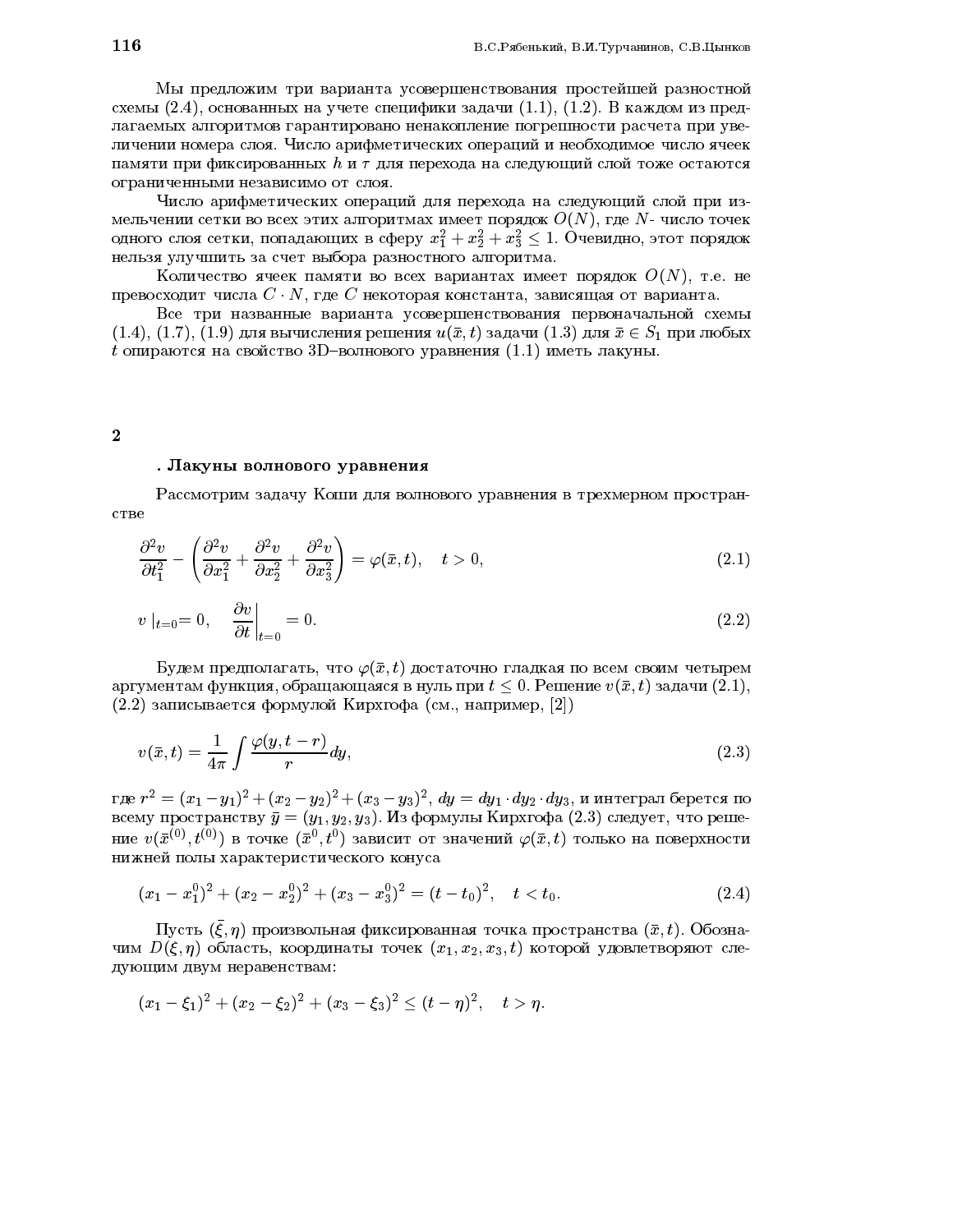Эта область есть внутренняя часть верхней полы характеристического конуса

$$
(x_1 - \xi_1)^2 + (x_2 - \xi_2)^2 + (x_3 - \xi_3)^2 = (t - \eta)^2.
$$
\n(2.5)

Пусть  $Q$  некоторая произвольная фиксированная область пространства  $(\bar{x}, t)$ . Обозначим

$$
D(Q)=\bigcap D(\bar \xi,\eta),\quad (\bar \xi,\eta)\in Q
$$

пересечение  $D(\xi, \eta)$ , отвечающих всем точкам  $(\xi, \eta) \in Q$ . Известно, что решение  $v(\bar{x}, t)$  задачи  $(2.1)$ ,  $(2.2)$  в области  $D(Q)$  не зависит от значений правой части  $\varphi(\xi, t)$  в точках  $(\xi, \eta) \in Q$ . В частности, решение  $v(\bar{x}, t)$  задачи  $(2.1)$ ,  $(2.2)$  обращается в нуль в точках  $D(Q)$ ,

$$
v(\bar{x},t) \equiv 0, \quad (\bar{x},t) \in D(Q), \tag{2.6}
$$

если

$$
\operatorname{supp}\varphi(\bar{x}) = Q.\tag{2.7}
$$

Это свойство независимости значений решения  $v(\bar{x}, t)$  в  $(x, t) \in D(Q)$  от значений правой части  $\varphi(\xi, \eta)$  в точках  $(\xi, \eta) \in Q$  называют свойством волнового уравнения в трехмерном пространстве иметь лакуны, а множество  $D(Q)$  называют лакуной решения по отношению к источникам звука, лежащим в области  $Q$ . Если  $Q$  onpeделено следующим образом:

$$
Q = \{ (\bar{x}, t) \mid x_1^2 + x_2^2 + x_3^2 < 1, \quad a < t < b \},\tag{2.8}
$$

то при условии  $(2.7)$  решение  $v(\bar{x}, t)$  удовлетворяет тождествам

$$
\begin{cases}\nv(\bar{x}, t) \equiv 0, & \text{ecnu} \quad x_1^2 + x_2^2 + x_3^2 < 1, \quad t < a, \\
v(\bar{x}, t) \equiv 0, & \text{ecnu} \quad x_1^2 + x_2^2 + x_3^2 < 1, \quad t > b + 2.\n\end{cases}\n\tag{2.9}
$$

Первое тождество (2.9) очевидно и имеет место в силу того, что начальные данные  $(2.2)$  задачи Коши обращаются в нуль.

Второе тождество (2.9) справедливо в силу тождества (2.6), поскольку область пространства  $x, \iota,$  выделяемая неравенствами  $x_{\bar{1}} + x_{\bar{2}} + x_{\bar{3}} < 1, \ \ \iota > \iota + 2,$ целиком содержится внутри лакуны  $D(Q)$ .

Представим теперь решение  $u(\bar{x}, t)$  исходной задачи (1.1), (1.2) в удобном для дальнейшего виде. Для этого нам понадобится следующее "разбиение единицы".

Определим функцию

$$
\Psi(t) = \begin{cases}\n1, & \text{ec}\pi\pi & 0 \le t \le 1/2, \\
P(t), & \text{ec}\pi\pi & 1/2 < t < 1, \\
0, & \text{ec}\pi\pi & t \ge 1, \\
\Psi(-t), & \text{ec}\pi\pi & t \le 0.\n\end{cases} \tag{2.10}
$$

Здесь  $P(x)$  – многочлен вида

$$
P(x) = \frac{1}{2} + a(t - \frac{3}{4}) + b\left(t - \frac{3}{4}\right)^3 + c\left(t - \frac{3}{4}\right)^5 + d\left(t - \frac{3}{4}\right)^7 + e\left(t - \frac{3}{4}\right)^9
$$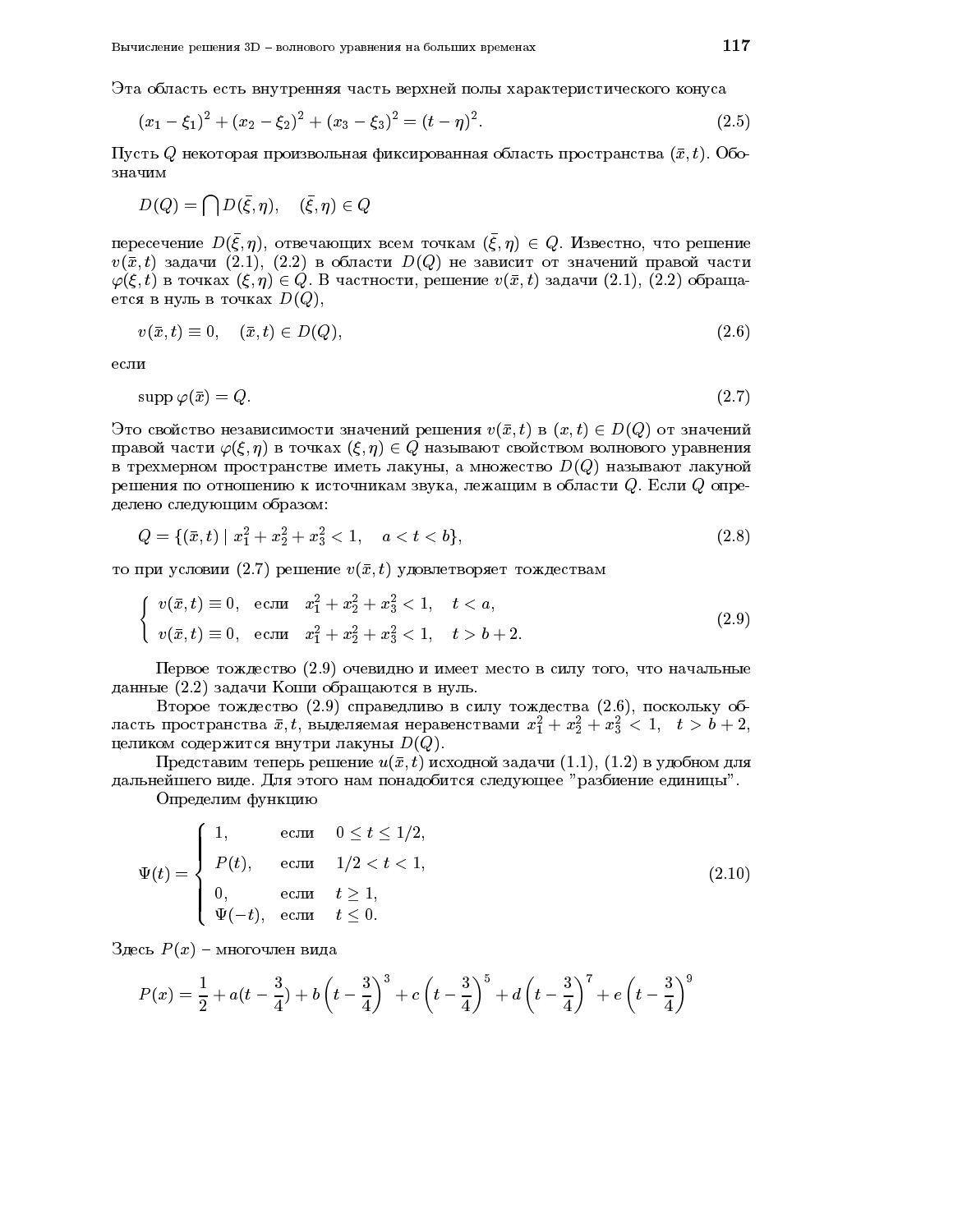с такими коэффициентами  $a, b, c, d, e$ , что

$$
P(1) = P'(1) = P''(1) = P'''(1) = P'''''(1) = 0.
$$

Функция  $\Psi(t)$  есть четная функция, имеющая всюду на оси *ot* непрерывные четвертые производные, причем

$$
supp \Psi(t) = [-1, 1],
$$

T.e.

$$
\Psi(t) \equiv 0, \qquad |t| \ge 1.
$$

Зададим параметр $T>0$ и рассмотрим функции  $\Psi_j(t,T)$ ,

$$
\Psi_j(t,T)=\Psi(t/T-j),\qquad j=0,1,2.
$$

Очевидно,

$$
supp \Psi_j(t,T) = [(j-1)T, (j+1)T], \qquad j = 0, 1, 2, \dots,
$$
\n(2.11)

$$
\sum_{j=0}^{\infty} \Psi_j(t, T) \equiv 1, \qquad t \ge 0.
$$
\n(2.12)

Запись функции 1 в виде (2.12) и есть "разбиение единицы". Заметим, что при каждом  $t > 0$  не более двух слагаемых в левой части тождества (2.12) отличны от нуля.

Представим правую часть  $f(\bar{x}, t)$  уравнения (1.1) в виде

$$
f(\bar{x}, t, T) = f(\bar{x}, t) \sum_{j} \Psi_{j}(t, T) = \sum_{j} \Psi_{j}(t, T) f(\bar{x}, t) = \sum_{j} f_{j}(\bar{x}, t, T),
$$
\n(2.13)

где

$$
f_j(\bar{x},t,T)=\Psi_j(t,T)f(\bar{x},t).
$$

Очевидно,

$$
\operatorname{supp} f_j(\bar{x}, t) = Q_j(T),\tag{2.14}
$$

где

$$
Q_j(T) = \{ (\bar{x}, t) \mid x_1^2 + x_2^2 + x_3^2 < 1, \quad (j - 1)T \le t \le (j + 1)T \}. \tag{2.15}
$$

Рассмотрим последовательность следующих задач:

$$
\frac{\partial^2 u_j}{\partial t^2} - \left(\frac{\partial^2 u_j}{\partial x_1^2} + \frac{\partial^2 u_j}{\partial x_2^2} + \frac{\partial^2 u_j}{\partial x_3^2}\right) = f_j(x, t, T)
$$
\n
$$
u_j \Big|_{t=0} = \frac{\partial u_j}{\partial t} \Big|_{t=0} = 0, \quad j = 0, 1, 2, \dots
$$
\n(2.16)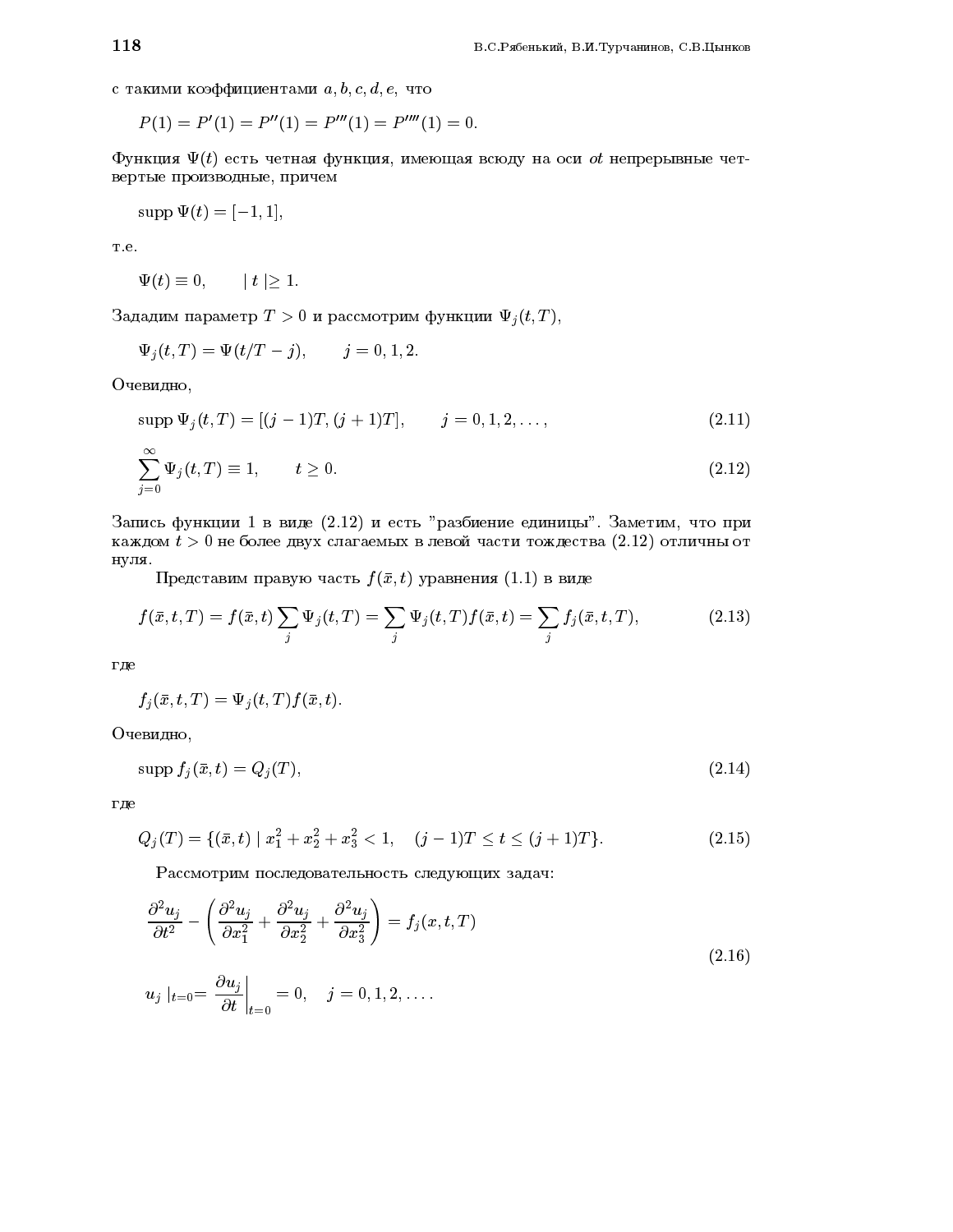В силу линейности задачи  $(1.1)$ ,  $(1.2)$  и представления  $f(\bar{x}, t)$  в виде  $(2.13)$ , решение задачи  $(1.1)$ ,  $(1.2)$  можно представить в виде

$$
u(\bar{x},t) = \sum_{j} u_j(\bar{x},t,T),
$$
\n(2.17)

где  $u_i(\bar{x}, t, T)$  – решение задачи (2.16). Покажем, что при  $\bar{x} \in S_1$  и каждом фиксированном  $t > 0$  имеется лишь конечное число значений j, при которых  $u_i(\bar{x}, t, T) \neq 0$ . Применим тождества (2.9), имеющие место при условиях (2.7), (2.8), к решению  $u_i(\bar{x}, t, T)$  задачи (2.16). При этом вместо (2.7) и (2.8) используем (2.14) и (2.15) соответственно. Вместо тождеств (2.9) получим соответственно следующие два тождества:

$$
u_j(\bar{x}, t, T) \equiv 0, \quad \text{ecnu} \quad t \le (j - 1)T,\tag{2.18}
$$

$$
u_j(\bar{x}, t, T) \equiv 0, \quad \text{ecn} \quad x_1^2 + x_2^2 + x_3^2 \le 1, \ t \ge (j+1)T + 2. \tag{2.19}
$$

Отметим для дальнейшего, что решение  $u_i(\bar{x}, t)$  задачи  $(2.16)$  при любом  $t > (j - 1)$ 1) Т обращается в нуль вне сферы  $x_1^2 + x_2^2 + x_3^2 = [t - (j - 1)T + 1]^2$ , т.е.

$$
u_j(\bar{x}, t, T) \equiv 0, \quad \text{ecn} \quad x_1^2 + x_2^2 + x_3^2 \ge [t - (j - 1)T + 1]^2. \tag{2.20}
$$

Тождество (2.20) вытекает из тождества (2.18), из равенства  $f_j(\bar{x}, t, T) \equiv 0$ , при любом  $t$  если  $x_1^2 + x_2^2 + x_3^2 \geq 1$ , а также из формулы Кирхгофа (скорость распространения волны, т.е. "скорость звука", равна единице).

В силу (2.18), (2.19) при заданном *t* решение  $u_i(\bar{x}, t, T)$  при  $x \in S_1$  может отличаться от нуля только в том случае, если

$$
(j-1)T < t < (j+1)T + 2.
$$
\n(2.21)

Заданное фиксированное  $t = t^0$  удовлетворяет обоим этим неравенствам, если одновременно выполнены неравенства

$$
\frac{t^0 - T - 2}{T} < j < \frac{t^0 + T}{T}.\tag{2.22}
$$

Таким образом, длина интервала, на котором должно лежать целое j, есть  $2+2/T$ . При  $T > 2$  эта длина меньше 3, а значит таких целых чисел *і* имеется 2 или 3 в зависимости от расположения этого интервала на оси. При  $T \to +0$  длина  $2 + 2/T$ интервала неограниченно возрастает, а вместе с тем количество последовательных натуральных чисел *j*, удовлетворяющих неравенствам (2.22), тоже неограниченно возрастает. Мы собираемся использовать представление решения  $u(\bar{x}, t)$  задачи  $(1.1), (1.2)$  в виде  $(2.17).$  Отметим, что слагаемое  $u_i(\bar{x}, t, T)$  в этой формуле интересует нас только до момента времени

$$
t = (j+1)T + 2,\tag{2.23}
$$

так как начиная с этого момента  $u_j(\bar{x},t,T)$  обращается в нуль в расчетной области  $x_1^2 + x_2^2 + x_3^2 \le 1$  в силу (2.19) и не вносит вклада в сумму (2.17). Единичная сфера в момент (2.23) образует задний фронт распространения решения  $u_i(\bar{x}, t, T)$  по невозмущенному нулевому фону.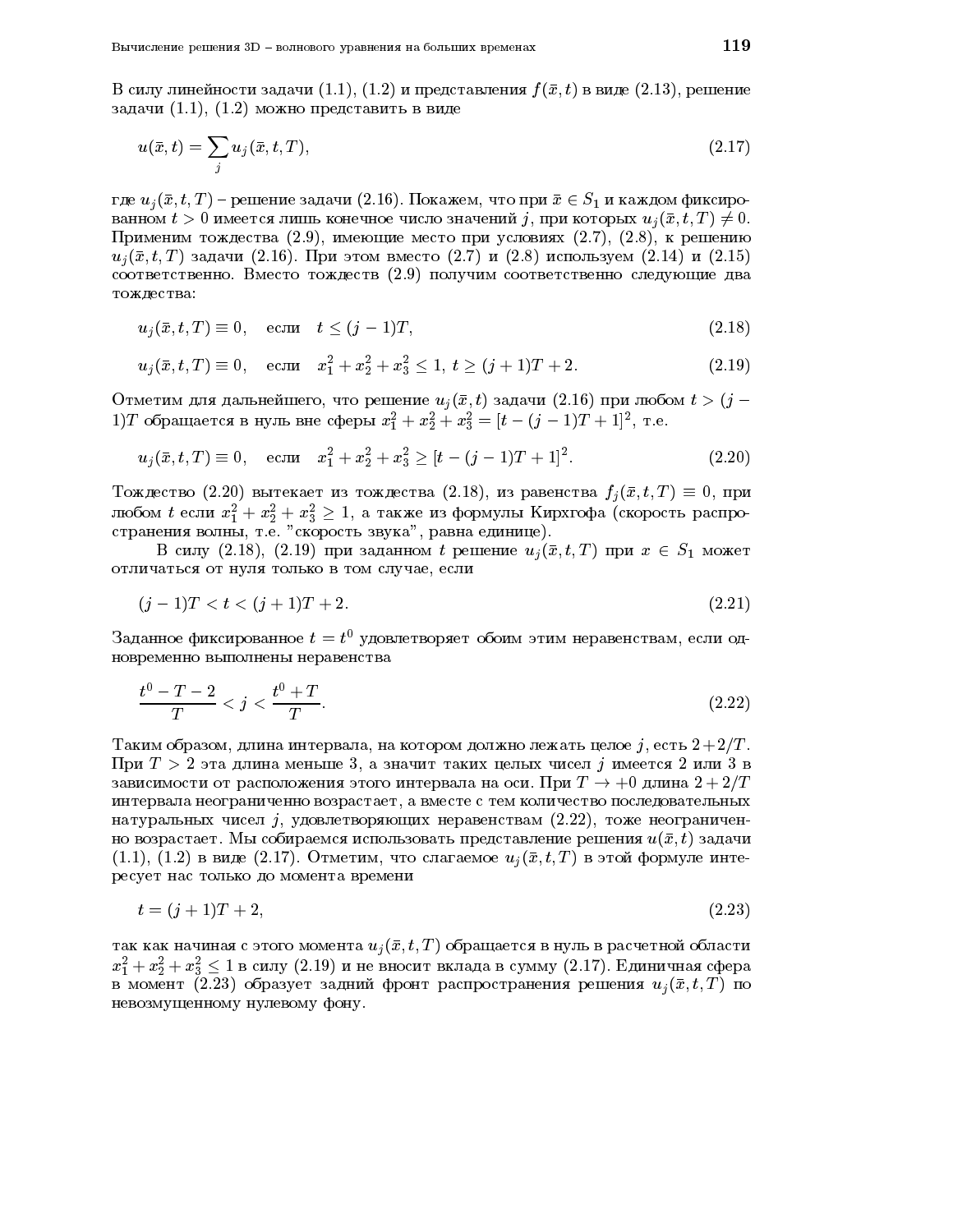Отметим, что передний фронт возмущения покоя, т.е. поверхность, вне которой  $u_i(\bar{x}, t, T) = 0$  в момент времени (2.23), есть сфера радиуса  $2T + 3$ :

$$
x_1^2 + x_2^2 + x_3^2 = (2T + 3)^2. \tag{2.24}
$$

Последнее утверждение относительно сферы (2.24) есть следствие (2.20) при  $t =$ 

 $=(j+1)T+2.$ 

Вычислительные алгоритмы, которые мы предложим ниже, основаны на том, что при вычислении решения  $u(\bar{x}, t)$  мы при каждом  $t$  будем вычислять только несколько слагаемых  $u_i(x, t, T)$  в сумме (2.7), которые отличны от нуля при  $x_1^2 +$  $+x_2^2+x_3^2\leq 1.$ 

Мы видели, что этих слагаемых только 2 или 3, если  $T > 2$ , но их число может быть сколь угодно большим при малых Т. Сделаем еще одно важное замечание. Зададим некоторое  $z > 0$ . Будем рассматривать вместо задачи Коши (2.16) следующую смешанную задачу в области  $|x_i| \leq z$ ,  $-\infty < t < \infty$ :

$$
\frac{\partial^2 v_j}{\partial t^2} - \left(\frac{\partial^2 v_j}{\partial x_1^2} + \frac{\partial^2 v_j}{\partial x_2^2} + \frac{\partial^2 v_j}{\partial x_3^2}\right) = f_j(\bar{x}, t, T), \quad |x_k| \le z, \qquad k = 1, 2, 3,
$$
 (2.25)

$$
v_j(\bar{x}, t, T) \equiv 0, \qquad t < (j - 1)T,\tag{2.26}
$$

$$
v_j(\bar{x}, t, T) = 0, \qquad \max | x_k | = z, \quad k = 1, 2, 3. \tag{2.27}
$$

Покажем, что в случае

$$
z \ge T + 2\tag{2.28}
$$

решение  $u_j(\bar{x}, t, T)$  задачи (2.16) и решение  $v_j(\bar{x}, t, T, z)$  задачи (2.25)-(2.27) совпадают в точках единичного шара  $S_1$ ,  $x_1^2 + x_2^2 + x_3^2 \le 1$  при  $t \le (j + 1)T + 2$ .

$$
u_j(\bar{x}, t, T) = v_j(\bar{x}, t, T, z), \quad \bar{x} \in S_1, \qquad t \le (j+1)T + 2. \tag{2.29}
$$

Для обоснования этого утверждения воспользуемся формулой Кирхгофа. В самом деле,  $f_i(\xi, \eta, T)$  может отличаться от нуля только для

$$
\xi_1^2 + \xi_2^2 + \xi_3^2 \le 1
$$
,  $\eta > (j-1)T$ .

Ближайшая к шару $S_1$ точка границы куба max  $\mid x_j \mid < \ z$ отстоит от шара на расстояние  $z-1$ . Поэтому влияние  $f_j(\xi, \eta, T)$  может достичь границы этого куба за время  $z-1$ , то есть к моменту  $t = (j-1)T + z - 1$ . Отраженный от границы сигнал, вызывающий отличие  $v_i(\bar{x}, t, T, z)$  от  $u_i(\bar{x}, t, T)$ , пройдет расстояние от границы куба  $|x_i| \leq z$  до границы шара  $S_1$ , то есть расстояние  $z-1$ , также за время  $z-1$ . Таким образом влияние отраженного сигнала не исказит решение  $v_i(\bar{x}, t, T, z)$  по сравнению с  $u_j(\bar{x}, t, T)$  раньше момента  $t_1 = [(j-1)T + z - 1] = (j-1)T + 2(z-1)$ . Однако при условии (2.28) справедливо  $t_1 \ge (j+1)T + 2$ , так что (2.29) доказано. Отметим еще, что в точках единичного шара  $x_1^2 + x_2^2 + x_3^2 \le 1$  справедливо

$$
u_j(\bar{x}, t, T) = 0 \qquad \text{npu} \quad t \ge (j + 1)T + 2. \tag{2.30}
$$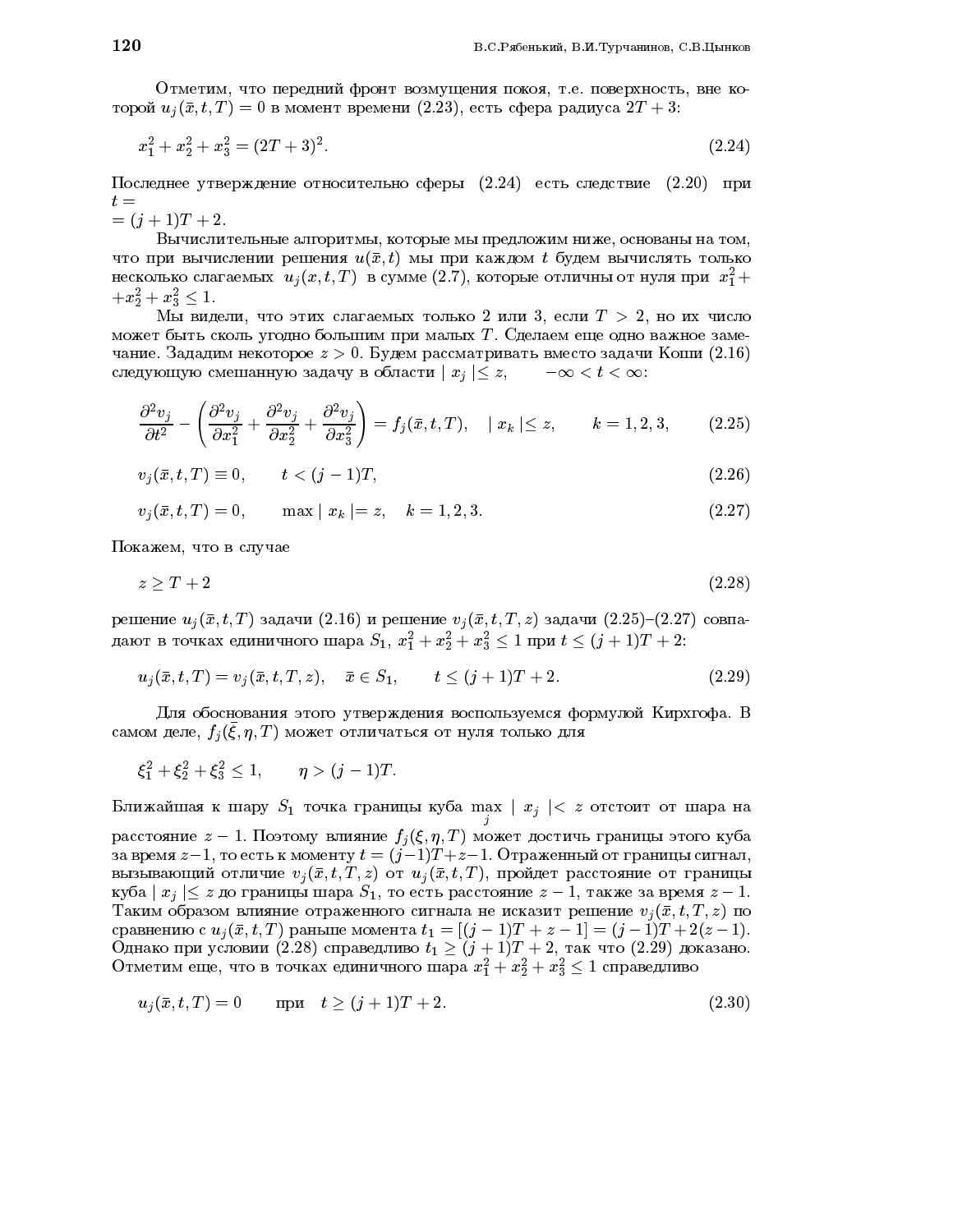$$
\begin{cases}\n u_j(\bar{x}, t, T) \equiv 0 & \text{npm} \quad t \le (j - 1)T, \\
 v_j(\bar{x}, t, T, z) \equiv 0.\n\end{cases}
$$
\n(2.31)

В силу (2.30) и (2.31) тождество (2.17) в точках  $x_1^2 + x_2^2 + x_3^2 \le 1$  можно преобразовать к виду

$$
u(x,t) \equiv \sum u_j(x,t,T),\tag{2.32}
$$

где  $\sum$  означает сумму по тем значениям  $j$ , которые удовлетворяют неравенствам

$$
\frac{t-2}{T}-1\leq j\leq \frac{t}{T}+1,
$$

одновременное выполнение которых необходимо для того, чтобы  $u_i(\bar{x}, t, T) \neq 0$  при  $x_1^2 + x_2^2 + x_3^2 \leq 1.$ 

 $\overline{H}$ о в силу (2.29) можно заменить в (2.32) слагаемое  $u_j(\bar{x}, t, T)$  на  $v_j(\bar{x}, t, T, z)$ , получив

$$
u(\bar{x},t) = \sum v_j(\bar{x},t,T,z), \quad z \ge T+2, \qquad x_1^2 + x_2^2 + x_3^2 \le 1. \tag{2.33}
$$

 $\bf{3}$ 

#### . Разностные алгоритмы

Мы построим три алгоритма приближенного вычисления решения задачи  $(1.1)$ ,  $(1.2)$  с помощью разностной схемы  $(1.4)$  на произвольно больших временах без накопления погрешности и без увеличения компьютерных расходов для продвижения на один шаг по времени. Все три алгоритма имеют один и тот же неулучшаемый порядок числа арифметических операций и числа ячеек памяти для продвижения на один слой по времени. Однако эти алгоритмы отличаются друг от друга различным числом арифметических операций или числом ячеек памяти при сохранении порядка, а также теми или иными удобствами для вычислений.

Во всех трех алгоритмах мы считаем, что *Т*, *h* и  $\tau > 0$  выбраны так, что

$$
T = k\tau, \qquad k - \text{harypanhence}
$$

$$
\tau/h = 0.99/\sqrt{3} < 1/\sqrt{3}.
$$

$$
\tag{3.1}
$$

Первый алгоритм. В основе этого алгоритма лежит представление решения  $u(\bar{x}, t)$  задачи (1.1), (1.2) в шаре  $x_1^2 + x_2^2 + x_3^2 \le 1$  в форме (2.32).<br>Фиксируем произвольное целое *l* и будем рассматривать *t* из отрезка

$$
(l-1)T < t < lT.
$$
\n
$$
(3.2)
$$

Для таких T формула  $(2.32)$  в развернутом виде примет вид

$$
u(\bar{x},t) = u_{l-s}(\bar{x},t,T) + u_{l-s+1}(\bar{x},t,T) + \ldots + u_l(\bar{x},t,T),
$$
\n(3.3)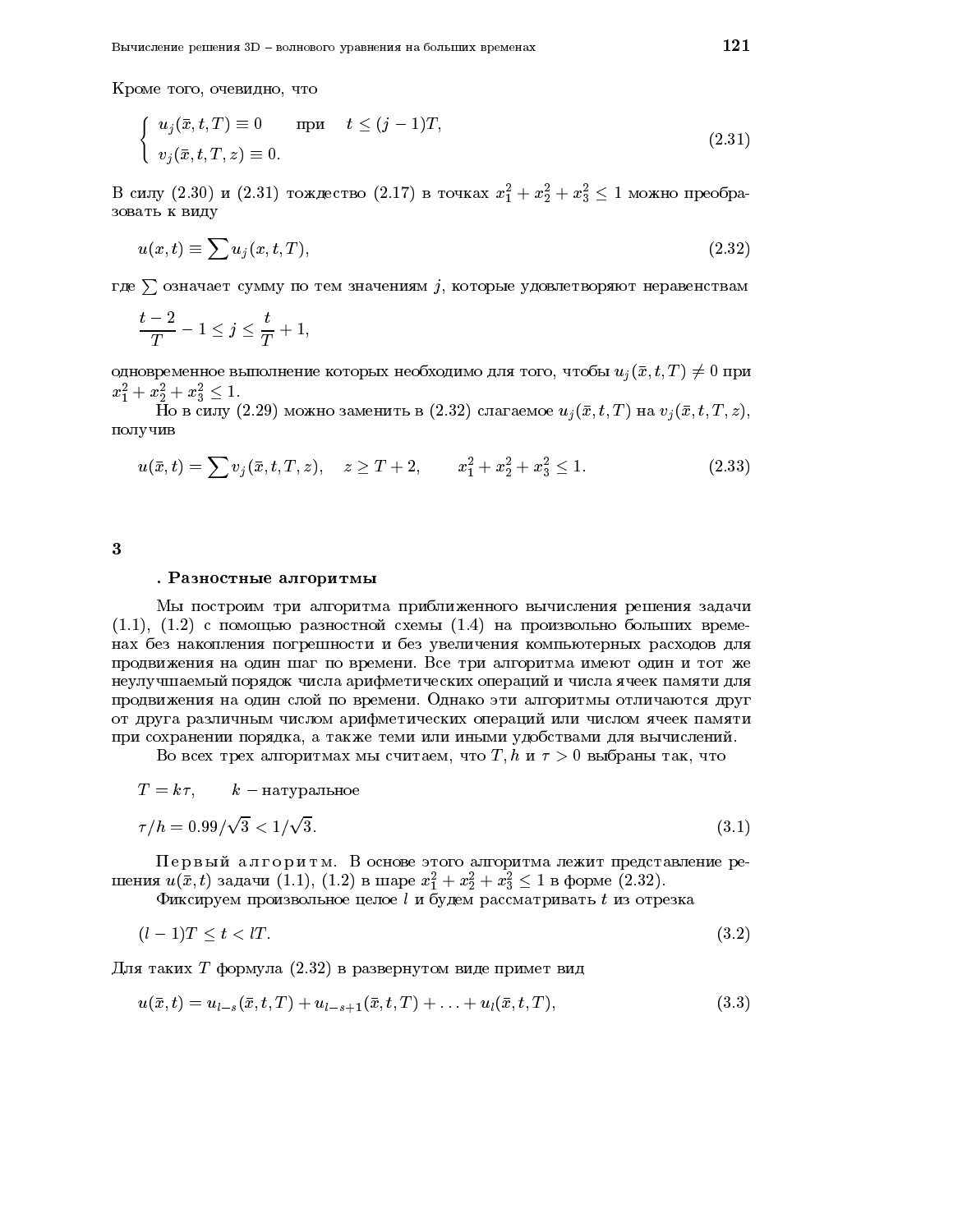где  $u_j(\bar{x}, t, T)$  – решение задачи (2.16). Натуральное число *s* в силу (2.21) должно быть выбрано из условий  $s \geq (2/T) + 1$ , если  $2/T - \mu$ робь,  $s \geq 2/T$ , если  $2/T$ целое. Будем считать для определенности, что  $s$  выбрано по формуле

$$
s = 2/T + 1,\tag{3.4}
$$

причем  $2/T$  - целое число. Первый численный алгоритм состоит в том, что в качестве приближенных значений решения  $u(\bar{x}, t)$  в точках сетки  $n =$  $(n_1h, n_2h, n_3h, n_4\tau)$ , координаты которых удовлетворяют неравенствам (3.2) и  $(n_1h)^2 + (n_2h)^2 + (n_3h)^2 \le 1$ , вместо точной формулы (3.3)

$$
u(n_1h, n_2h, n_3h, n_4\tau) =
$$
  
=  $u_{l-s}(n_1h, n_2h, n_3h, n_4\tau) + ... + u_l(n_1h, n_2h, n_3h, n_4\tau)$  (3.5)

мы воспользуемся приближенной формулой

$$
u(n_1h, n_2h, n_3h, n_4\tau) \approx u_n(l - s, T) + \ldots + u_n(l, T). \tag{3.6}
$$

Слагаемое  $u_n(j,T)$  в правой части (3.6) определено как решение следующего разностного аналога задачи  $(2.16)$ :

$$
\sum_{n \in N_m} a_{mn} u_n(j,T) = f_m(j,T), \quad j = l - s, l - s + 1, \dots, l,
$$
\n(3.7)

$$
u_n = 0, \quad \text{ecnu} \quad n_4 \tau \le (j-1)T. \tag{3.8}
$$

Правая часть  $f_m(j,T)$  в силу (2.13) есть

$$
f_m(j,T) = f_j(\bar{x}, t, T) |_{\bar{x} = m_1 h, m_2 h, m_3 h, t = m_4 \tau} = [\Psi_j(t,T) f(\bar{x}, t)]_{\bar{x} = (m_1 h, m_2 h, m_3 h), t = n_4 \tau}.
$$

Заметим, что в силу формул (2.10)

$$
f_m(j,T) = 0, \qquad \text{ecnu} \qquad m_4 \tau \le (j-1)T + \tau \tag{3.9}
$$

Можно считать, что решение задачи (2.16) получено приближенно с помощью задачи  $(3.7), (3.8)$  только на отрезке  $(l-s)T \le t \le lT$ , длина которого не зависит от l. Поэтому погрешность от замены  $u_i(\bar{x}, t)$  приближенно решениями  $u_n(j, T)$  разностной задачи, осуществленная в формуле  $(3.6)$ , не превосходит  $(s+1)Ch^2$ , где постоянная С зависит только от свойств функции  $f_i(\bar{x}, t)$  на отрезке  $(j-1)T < t < (j+1)T$ , а  $(s+1)$  – число слагаемых в приближенной формуле (3.6). Очевидно, эта погрешность не возрастает с ростом номера  $n_4$  по времени.

Оценим объем памяти и числа арифметических операций изложенного алгоритма для расчета на одном временном слое. Ясно, что объем памяти для расчета каждого слагаемого  $u_n(j,T)$  на очередном слое есть  $O(h^{-3})$ . Такой же порядок числа арифметических действий:  $O(h^{-3})$ . Число слагаемых *s* при фиксированном  $T$  не меняется в процессе измельчения сетки. Соответственно сохраняется и порядок  $O(h^{-3})$  для объема памяти и числа арифметических действий. Ясно, что за счет изменения алгоритма отыскания решения разностного уравнения этот порядок  $O(h^{-3})$  уменьшить нельзя, так как в расчетной области  $x_1^2 + x_2^2 + x_3^2 \le 1$  на каждом слое по времени лежит  $[4/3\pi + o(1)] h^{-3} = O(h^{-3})$  расчетных точек сетки, попавших в единичный шар  $x_1^2 + x_2^2 + x_3^2 \le 1$ . Заметим,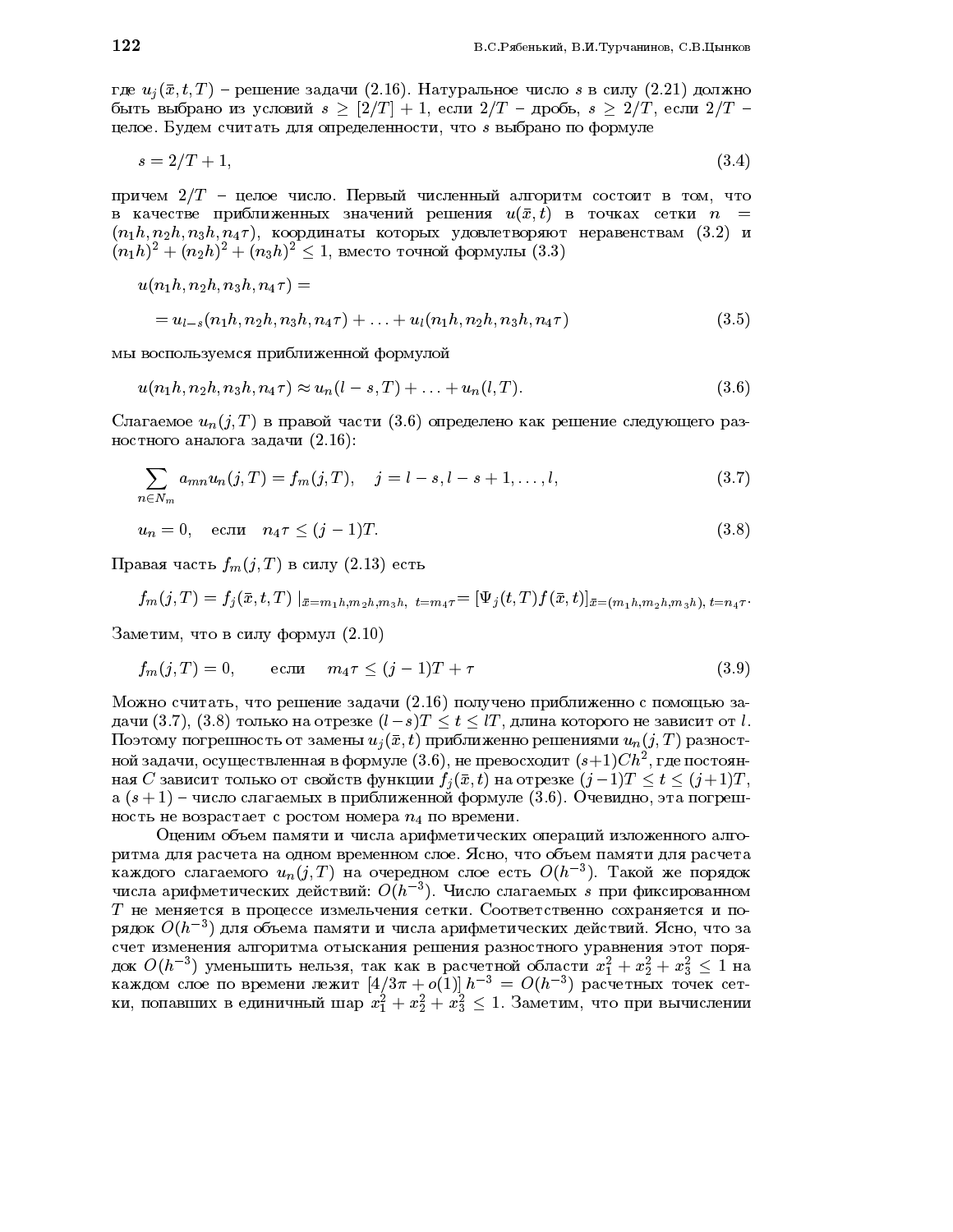сеточной функции  $u_n(l-s,T)$  на временном слое  $t = n_4 \tau \approx lT$  в расчет по явной разностной схеме для  $u_n(l-s,T)$  вовлекаются точки сетки, лежащие в кубе  $|x_i| \leq 3 + T$ . В этом кубе лежит

$$
\left[\frac{3+T}{h}\right]^3\tag{3.10}
$$

точек сетки. Если в процессе измельчения сетки число T, а также  $s = 2/T$ , остаются неизменными, то число  $(3.10)$  дает представление о необходимом числе ячеек памяти для продвижения на один шаг по времени. Действительно, для вычисления приближенного значения решения в соответствии с первым алгоритмом нужно сосчитать  $s+1$  слагаемое  $u_n(l-s,T), \ldots, u_n(l,T)$ , из которых первое самое трудоемкое.

Число арифметических операций для продвижения на один шаг по времени получается умножением числа ячеек памяти на число q операций для расчета одной точки на верхнем слое по известным значениям решения на двух предыдущих временных слоях.

Второй алгоритм. Второй алгоритм отличается от первого тем, что вместо представления решения  $u(\bar{x}, t)$ ,  $\bar{x} \in S_1$ , по формуле (2.32) используется формула (2.33), которую можно записать в виде

$$
u(\bar{x},t) = v_{l-s}(\bar{x},t,T,z) + \ldots + v_l(\bar{x},t,T,z). \tag{3.11}
$$

Число z выбирается в соответствии с (2.28), т.е.  $z \geq T + 2$ . Для получения второго алгоритма слагаемые  $v_{l-s}(\bar{x}, t, T, z), \ldots, v_l(\bar{x}, t, T, z)$ , то есть решение системы  $(2.25)-(2.27)$ , заменяется в точках сетки решениями аппроксимирующих разностных задач. Уравнение (2.25) заменяется разностным

$$
\sum_{n \in N_m} a_{mn} v_n(j, T, z) = f_m(j, T, z), \quad \max | m_k h | < z, \qquad k = 1, 2, 3; \tag{3.12}
$$

начальные условия  $(2.26)$  - условиями

$$
v_n(j, T, z) \equiv 0, \qquad n_4 \tau \le (j - 1)T + \tau; \tag{3.13}
$$

краевые условия  $(2.27)$  – условиями

$$
v_n(j, T, z) = 0,\tag{3.14}
$$

если

$$
\max_{k=1,2,3} \mid n_k h \mid = z
$$

Мы считаем здесь, что  $z$  и h выбраны так, что  $z/h$  есть целое число. Расчетная формула второго алгоритма имеет вид

$$
u(n_1h, n_2h, n_3h, n_4\tau) \approx v_n(l-s, T, z) + \ldots + v_n(l, T, z), \qquad (3.15)
$$

если

$$
(l-1)T \le n_4 \tau < l.
$$
\n
$$
(3.16)
$$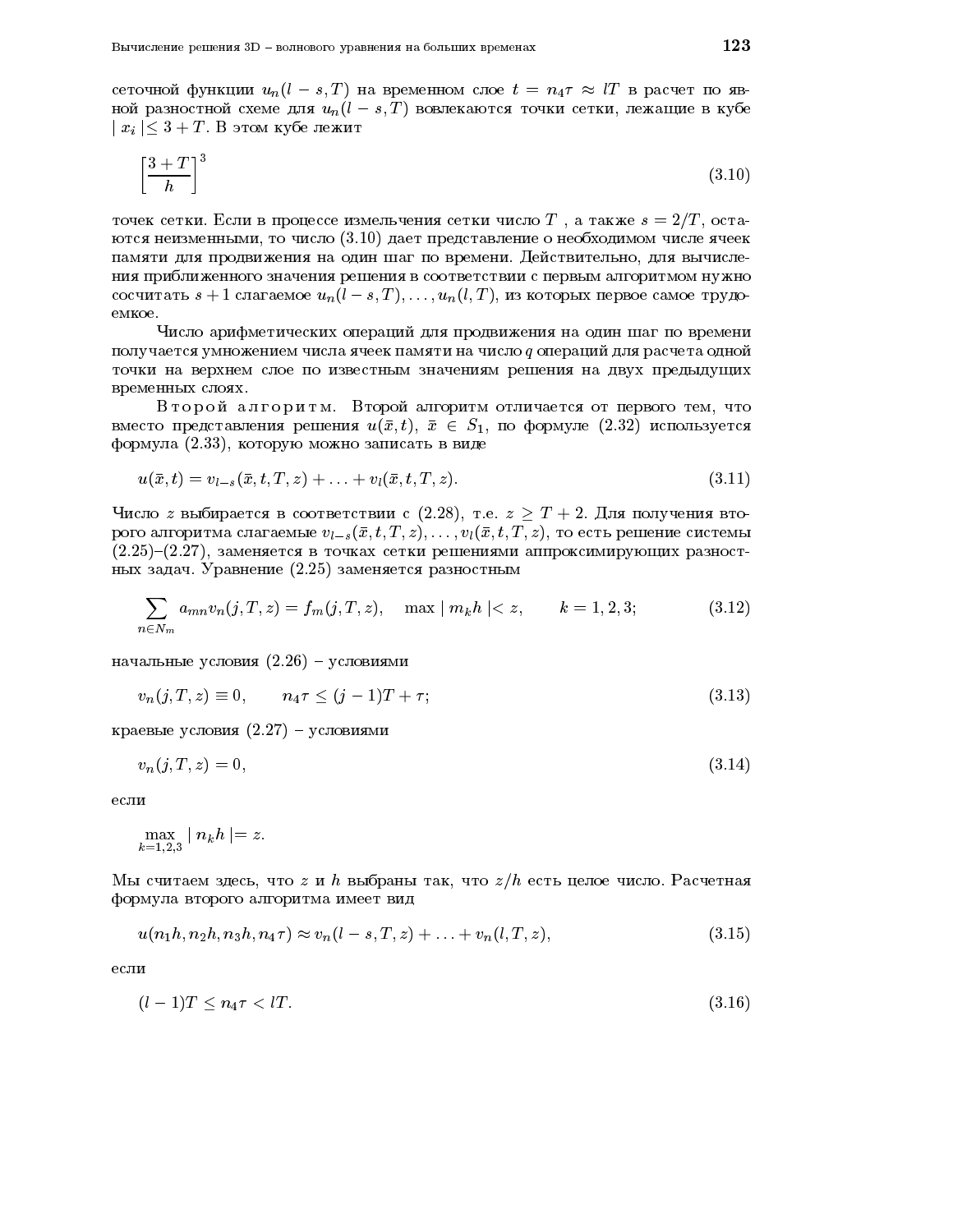Второй алгоритм несколько экономнее первого. Действительно, число точек сетки, вовлеченных в расчет на одном слое по времени, есть число

$$
\left(\frac{z}{h}\right)^3 \approx \left(\frac{2+T}{h}\right)^3\tag{3.17}
$$

точек сетки, попавших в куб  $|x_k| < z$ ,  $k = 1, 2, 3$ . Это число несколько меньше, чем число  $(3.10)$ .

Если  $T \approx 2$ , то первый и второй алгоритмы для вычисления решения задачи  $(1.1), (1.2)$  вряд ли можно существенно улучшить. Но мы хотели бы иметь возможность экспериментировать и с такими разложениями единицы  $(2.10)$ , в которых T может уменьшаться одновременно с измельчением сетки. В этом случае число слагаемых  $s+1=2/T+2$  в формулах (3.5) и (3.11) неограниченно возрастает. Если бы было  $T = O(\tau^{1-\delta})$ ,  $\delta > 0$ , то объем памяти и число арифметических операций при расчетах по первому или второму алгоритмам имели бы порядок  $O(h^{-4+\delta})$  вместо неулучшаемого  $O(h^{-3})$ .

Третий алгоритм использует в точности те же приближения на каждом слое по времени, что и второй. Однако вычисления в нем организованы существенно иначе. В третьем алгоритме порядок числа используемых ячеек памяти и порядок числа арифметических операций остаются  $O(h^{-3})$ , даже если  $T = T(h)$ уменьшается при  $h \to 0$ , но не слишком быстро, так что

 $T > \tau \cdot |\lnh|$ .

Для описания третьего алгоритма введем сеточную функцию  $V_n(l, s, T, z)$ , зависящую от целого  $l$  как от параметра:

$$
V_n(l,s,T,z) = \sum_{k=l-s}^{\infty} v_n(k,T,z),
$$
\n(3.18)

где  $v_n(k, T, z)$  – решение задачи (3.12)–(3.14) при  $j = k$ . Здесь  $s$  – целое число, которое входит в приближенную формулу (3.15). Заметим, что для каждого  $n = (n_1 h,$  $n_2h, n_3h, n_4\tau$ ) только несколько членов ряда в правой части (3.18) отличны от нуля. Для тех точек  $n = (n_1 h, n_2 h, n_3 h, n_4 \tau)$ , которые лежат на временных слоях сетки

$$
t = n_4 \tau, \quad n_4 = \frac{(l-1)T}{\tau}, \quad \frac{(l-1)T}{\tau} + 1, \dots, \frac{lT}{\tau} - 1,\tag{3.19}
$$

сумма  $(3.18)$  совпадает в силу  $(3.15)$ ,  $(3.16)$  с тем приближением искомого решения, которое используется в точках  $(n_1h)^2 + (n_2h)^2 + (n_3h)^2 \leq 1$  во втором алгоритме. Таким образом, вычисление приближения по формуле (3.15) при  $n = (n_1 h, n_2 h, n_3 h,$  $n_4\tau$ ) можно понимать как вычисление  $V_n(l,s,T,z)$  при соответствующем в силу  $(3.16)$  значении  $l$ .

Подставляя  $V_n(l, s, T, z)$  в левую часть уравнения (3.12), в силу линейности уравнения (3.12) получим

$$
\sum_{n \in N_m} a_{mn} V_n(l, s, T, z) =
$$
  
=  $f_m(l - s, T, z) + f_m(l - s + 1, T, z) + \dots + f_m(l, T, z) + \dots$  (3.20)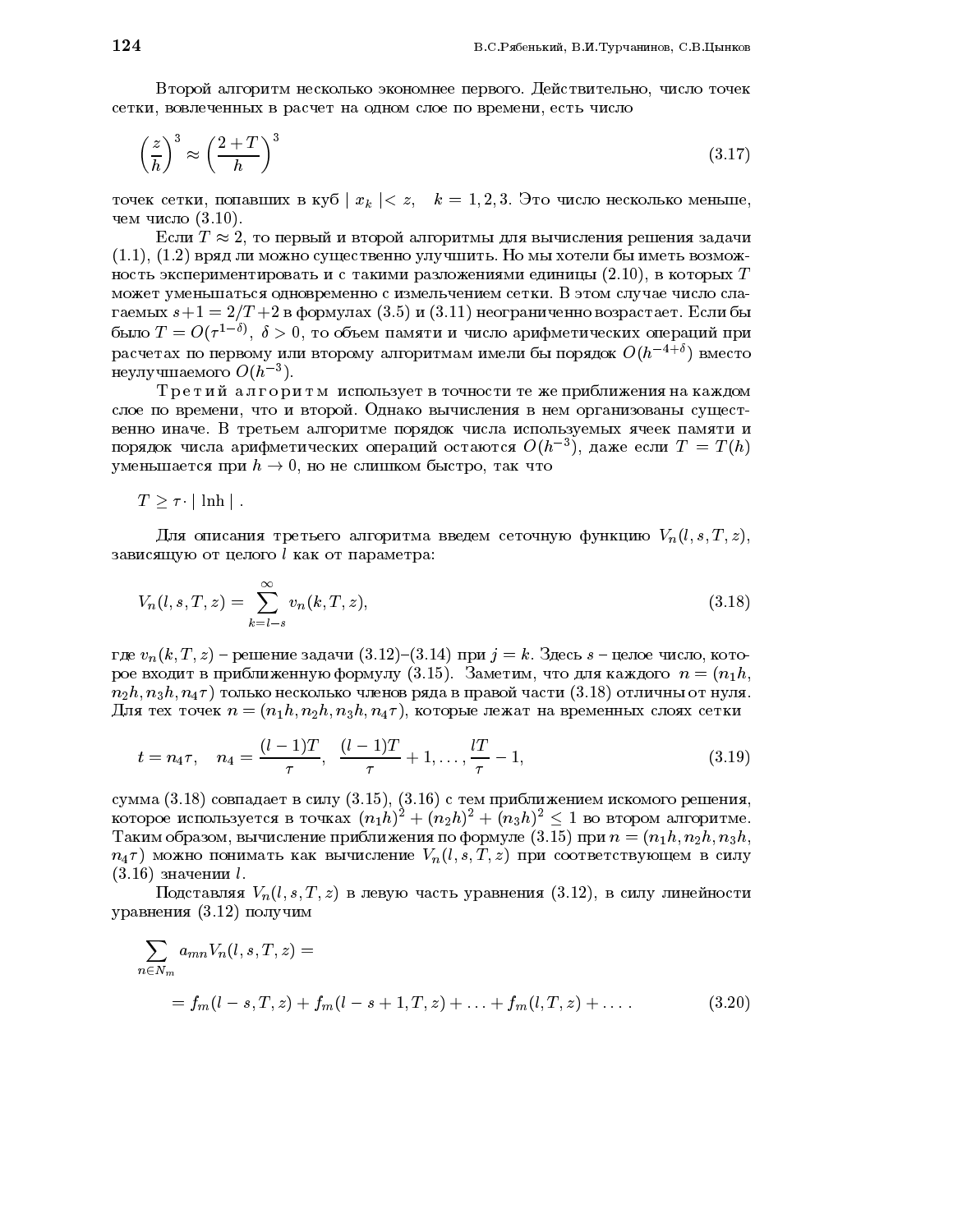В силу определения (2.10) функции  $\Psi(t)$  и формулы (2.13) видно, что имеет место равенство

$$
f(m_1h, m_2h, m_3h, m_4\tau) = \sum_{k=l-s}^{\infty} f_m(k, T, z)
$$
\n(3.21)

для всех тех т, для которых

$$
m_4 \tau \ge (l - s)T. \tag{3.22}
$$

В силу (3.21) и (3.22) функция  $V_n(l,s,T,z)$  удовлетворяет уравнению

$$
\sum_{n \in N_m} a_{mn} V_n(l, s, T, z) = f_m \tag{3.23}
$$

для тех  $m$ , для которых выполнено (3.22) Предположим теперь, что при некотором натуральном  $l$  мы уже знаем значения  $V_n(l, s, T, z)$  на первых двух слоях (3.19), т.е. при  $n_4 = (l-1)T/\tau$  и  $n_4 = (l-1)T/\tau + 1$ .

Мы опишем вычисление  $V_n(l, s, T, z)$  на остальных слоях  $(3.19)$  и вычисление  $V_n(l + 1, s, T, z)$  при  $n_4 = lT/\tau$  и  $n_4 = lT/\tau + 1$ . Этим самым будет завершен цикл перехода от использования  $V_n(l,s,T,z)$  для вычисления приближения на слоях  $(3.19)$  к использованию функции  $V_n(l+1, s, T, z)$  для последовательного вычисления приближений на слоях

$$
t = n_4 \tau
$$
,  $n_4 = \frac{lT}{\tau}$ ,  $\frac{lT}{\tau} + 1$ ,...,  $\frac{(l+1)T}{\tau} - 1$ .

Используя известные по предположению значения  $V_n(l, s, T, z)$  на первых двух временных слоях

$$
t = n_4 \tau
$$
,  $n_4 = \frac{(l-1)T}{\tau}$  m  $n_4 = \frac{(l-1)T}{\tau} + 1$ ,

можно вычислить слой за слоем значения  $V_n(l, s, T, z)$  на остальных временных слоях из группы (3.19), т.е. при  $n_4 = (l - T)/\tau + 2, \ldots, lT/\tau - 1$ . Это можно сделать с помощью явной трехслойной разностной схемы  $(3.20)$  с правой частью  $(3.21)$ .

Количество арифметических операций для вычисления  $V_n(k, s, T, z)$  на очередном слое по времени есть

$$
q\left(z/h\right)^3,\tag{3.24}
$$

где  $q$  - число операций для расчета решения в одной точке.

Вычисление  $V_n(l+1, s, T, z)$  при  $n_4 = lT/\tau$  и  $n_4 = lT/\tau+1$  можно осуществить, используя очевидную формулу

$$
V_n(l+1,s,T,z) = V_n(l,s,T,z) - v_n(l-s,T,z).
$$
\n(3.25)

Уменьшаемое в правой части формулы (3.25) при  $n_4 = lT/\tau$  и  $n_4 = lT/\tau + 1$  вычисляются в силу (3.20) с правой частью (3.21). Число операций для перехода на один слой по прежнему задается (3.24). Вычитаемое  $v_n(l-s,T,z)$  является решением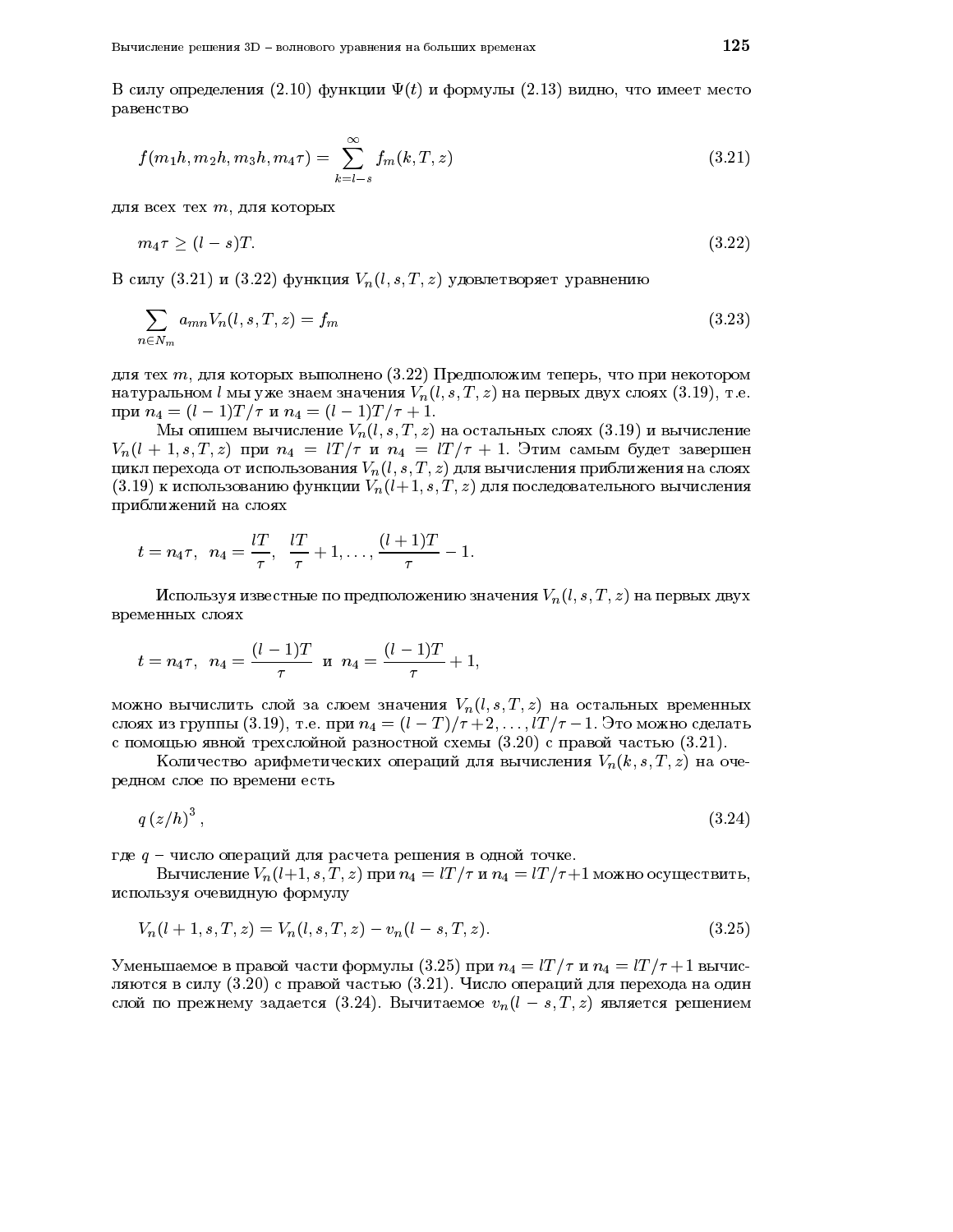задачи  $(3.12)$ – $(3.14)$  при  $j = l - s$ . Правая часть этой задачи может отличаться от нуля только для тех  $m = (m_1 h, m_2 h, m_3 h, m_4 \tau)$ , для которых

$$
(l-s-1)T \leq m_4 \tau \leq (l-s+1)T.
$$

Начальные данные для  $v_n(l-s,T,z)$  – нулевые. Вычисление решения  $v_n(l-s,T,z)$ при  $n_4 = lT/\tau + 1$  разобъем на два этапа. Сначала шаг за шагом вычисляем решение  $v_n(l-s,T,z)$  в силу трехслойной схемы (3.12) при

$$
n_4=\frac{(l-s-1)T}{\tau},\ldots,\frac{(l-s+1)}{\tau}T.
$$

Вычисление решения на этих  $2T/\tau + 1$  слоях требует

$$
O\left[\left(2q2T/\tau\right)\cdot\left(z/h\right)^3\right] \tag{3.26}
$$

операций. Значения решения  $v_n(l-s,T,z)$  на слоях

$$
n_4 = \frac{(l - s + 1)T}{\tau} - 1 \quad \text{if} \quad n_4 = \frac{(l - s + 1)T}{\tau} \tag{3.27}
$$

используем в качестве начальных данных для вычисления решения  $v_n(l-s,T,z)$ при  $n_4 = lT/\tau$  и  $n_4 = lT/\tau + 1$ .

При этом мы используем то обстоятельство, что  $f_m \equiv 0$  при  $m_4 \geq$  $\geq (l-s+1)T/\tau$ . Потому решение  $v_n(l-s,T,z)$  можно записать в виде конечного ряда. Но решение разностного аналога задачи Коши для волнового уравнения при нулевой правой части и нулевых краевых условиях, заданных на сторонах куба  $\max_{k=1,2,3} |n_k h| = z$ , можно вычислять, записывая решение в виде конечного ряда Фу-

рье по системе синусов. В силу известных алгоритмов с использованием быстрого преобразования Фурье (см., например, [3]), это потребует

$$
O(h^{-3}\text{lnh})\tag{3.28}
$$

операций.

Итак, общее число арифметических операций для вычисления функции (3.25) при  $n_4 = lT/\tau$  и  $n_4 = lT/\tau + 1$  в силу (3.26) и (3.28) составляет

$$
O\left[\left(2qT/\tau\right)\cdot\left(z/h\right)^3\right] + O(h^{-3}\text{lnh}).\tag{3.29}
$$

Вычисление функции  $V_n(l + 1, s, T, z)$  при  $n_4 = lT/\tau$  и  $n_4 = lT/\tau + 1$  приходится осуществлять только один раз для каждой серии временных слоев (3.19), число которых  $T/\tau$ . Поэтому в силу (3.29) в расчете на один слой количество операций составляет

$$
O\left[2q\left(z/h\right)^3\right] + \left(\tau h^{-3}\ln\!/\!T\right). \tag{3.30}
$$

Если  $T = \tau | \ln h |$ , то (3.30) есть число, имеющее порядок  $O(h^{-3})$ . Итак, порядок числа операций для реализации третьего алгоритма при переходе на один слой по времени составляет в среднем  $O(h^{-3})$  операций, если  $T > \tau/|\ln h|$ . Если  $T = \tau$ , то этот порядок был бы  $O(h^{-3}\text{lnh})$ .